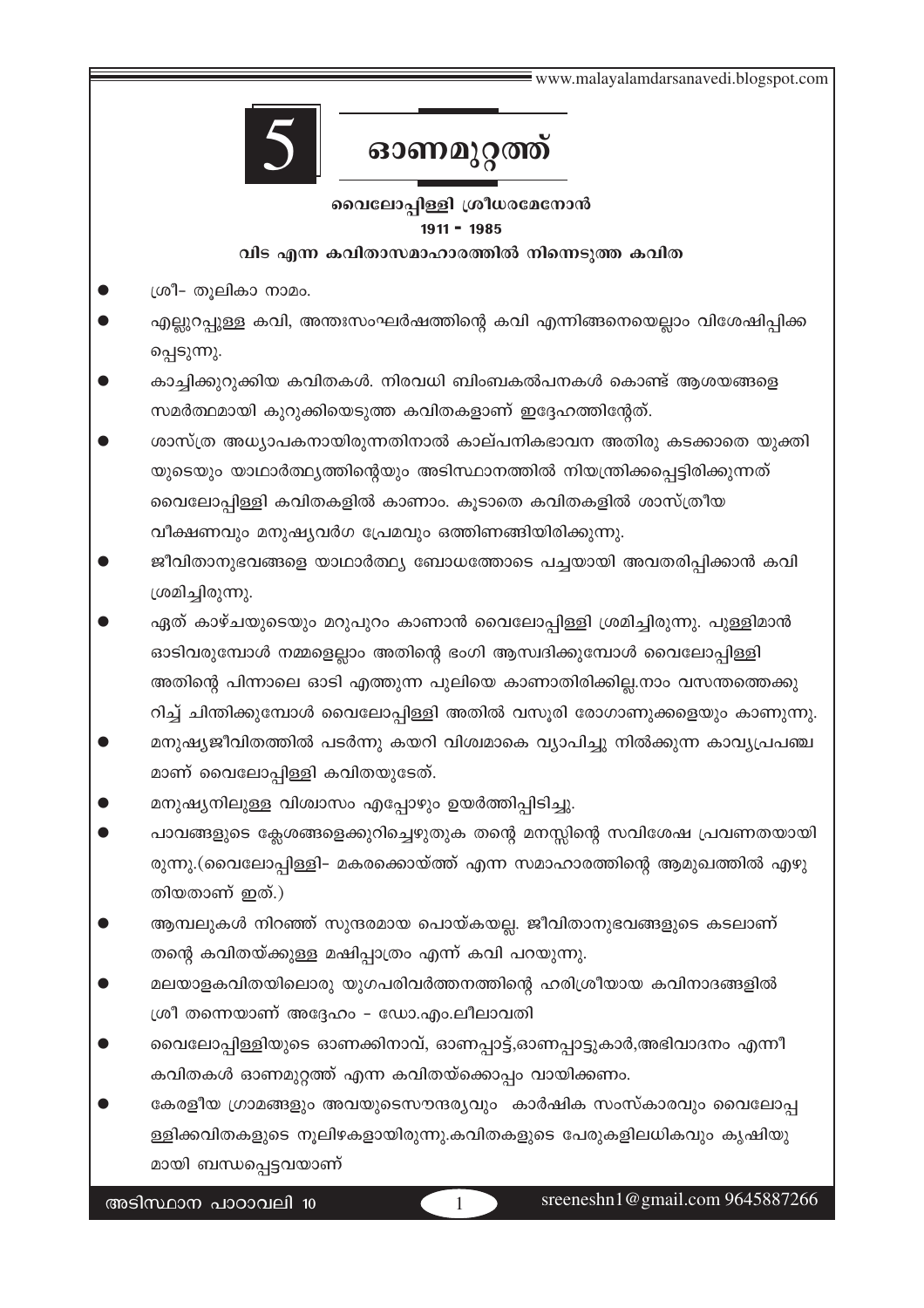# ഓണമുറ്റത്ത്.

പാതാളത്തിൽ ചവിട്ടിത്താഴ്ത്തപ്പെട്ടെങ്കിലും ഒരു സുവർണ്ണയുഗവുമായി മഹാബലി കടന്നുവരുമെന്ന പ്രതീക്ഷ വൈലോപ്പിള്ളി ഓണമുറ്റത്ത് എന്ന കവിതയിൽ പുലർത്തു ന്നുണ്ട്. ഇതിൽ പറയുന്ന പുളളുവൻ കവി തന്നെയാണ്. കവിയുടെ സങ്കൽപത്തിൽ ഭുമി യിലും പാതാളത്തിലുമായി ആവർത്തിക്കപ്പെടുന്ന സമത്വ സുന്ദരവും മാനവികവുമായ മനോഹര കാലഘട്ടമാണത്.എല്ലാവരും സമന്മാരായി ജീവിക്കുന്ന ഏകത്വഭാവം. ഭൂതകാ ലവും,വർത്തമാന കാലവും ഭാവികാലവും ഈ കവിതയിൽ ലയിച്ചു ചേരുന്നതു കാണാം. പുതുയഗത്തിൽ നഷ്ടപ്പെട്ട മൂല്യങ്ങളെല്ലാം തിരിച്ചറിയുന്നതിനൊപ്പം ഒരിക്കലും തളരാത്ത (പതീക്ഷ കവിതയിൽ വൈലോപ്പിള്ളി പ്രകടമാക്കിയിരിക്കുന്നു.നാഗരികതയുടെ കടന്നു വരവോടെ ഗ്രാമ മനസ്സുകളിൽ നഷ്ടമാകുന്ന നന്മകളെ തിരിച്ചെടുക്കാനുള്ള ശ്രമമാണ് വൈലോപ്പിള്ളി നടത്തുന്നത്. അതിനാൽ തന്നെ ഓണക്കാലത്ത് നമ്മെ കാണാനെത്തുന്ന മാവേലിത്തമ്പുരാന്റെ കടന്നുവരവ് മാലോകരെ അറിയിക്കുന്ന പുള്ളുവനായി കവി മാറു ന്നു.ആധുനിക നാഗരിക സംസ്കാരത്തിൽ ജീവിക്കുന്ന പച്ച പരിഷ്കാരികൾ പരിഹസി ച്ചാലും തന്റെ ആത്മാഭിമാനം തകരില്ല എന്ന ബോധം കവിയ്ക്കു തന്നെയുണ്ട്. ഒരിക്കലും തളരാത്ത സങ്കൽപങ്ങളാണ് ഗ്രാമജീവിത ധനൃതയെക്കുറിച്ച് കവിക്കുള്ളത് എന്നത്  $10^{\circ}$ ദ്ധയമാണ്.

ഈ കവിതയുടെ ആദ്യ ഭാഗത്ത് ഓണത്തപ്പനെ വരവേൽക്കാൻ ഒരുങ്ങിനിൽക്കുന്ന കേരളീയപ്രകൃതിയെയും പിന്നീട് ഓണപ്പാട്ടുകൾ പാടി അലഞ്ഞു തിരിഞ്ഞ പുള്ളുവ നെയും അയാളുടെ ചിന്തകളെയും അവതരിപ്പിക്കുന്നു.

<sup>കട്ടിയുള്ള അക്ഷരത്തിൽ കൊടുത്തിരിക്കുന്നത് കവിതയുടെ നേരിട്ടുള്ള ആശയമാ</sup>  $m$ ,അതിനു താഴെയായി വരികളുടെ വിശദമായ പഠനം നൽകിയിരിക്കുന്നു. അവ ിത്തായി വായിക്കണേ.....

വരികളുടെ ആശയം.

1. ഈ മലനാട്ടിൻ............................ പാവനഭാവം

ഈ മലനാടിന്റെ വായുവിൽ മധുരവും ഉദാരവുമായ ഒരു വികാരമുണ്ട്.മഞ്ഞാൽ **ഈറനുടുത്ത പരിശുദ്ധമായ ഭാവമാണത്.** 

ഈറൻ - നനഞ്ഞ $\qquad \qquad \text{and} \qquad \qquad \text{and} \qquad \text{and}$ 

ഭകരളം പ്രകൃതിസുന്ദരമായ നാടാണ്. വയലുകളും സസ്യലതാദികളും നിറഞ്ഞ നാട്. അങ്ങനെയുള്ള മലയാള നാട്ടിൽ അലയടിച്ചെത്തുന്ന കാറ്റിൽ മധുരവും ഉദാരവുമായ ഒരു വികാരം  $\alpha$ ിറഞ്ഞിരിക്കുന്നു.മഞ്ഞിന്റെ തണുപ്പും പൂക്കളുടെ ഗന്ധവും കുളിർമയുമുള്ളതാണത്.മലയാളി അവരുടെ ഹൃദയത്തോട് ചേർത്തുവെച്ച ഈ അനുഭവങ്ങളുടെയെല്ലാം ചേർച്ചയായ മധുരമായ വികാരം ഓണം തന്നെയാണ്. പ്രകൃതി മഞ്ഞിൽ കുളിച്ച് സുന്ദരിയായി നിൽക്കുന്നു പുലർകാ ലത്ത് പുകപടലം പോലെ മഞ്ഞ് നിറഞ്ഞുനിൽക്കുന്നതു കാണാം. ഇതിനെ മഞ്ഞാൽ ഈറനു ടുത്ത പരിശുദ്ധഭാവമായി കവി സങ്കൽപിക്കുന്നു. മലയാള നാട് അണിഞ്ഞിരിക്കുന്ന ഈറൻ വസ്ത്രമായാണ് കവി ഇതിനെ കൽപ്പിച്ചിരിക്കുന്നത്..(ഓണനാളിൽ കുളിച്ച് ഈറനുടുത്ത് ഭക്തി

യോടെ നിന്ന മലയാളി സ്ത്രീകളുടെ ചിത്രം തന്നെ പ്രകൃതിക്കും നൽകിയിരിക്കുന്നു.)

അടിസ്ഥാന പാഠാവലി 10  $\sqrt{2}$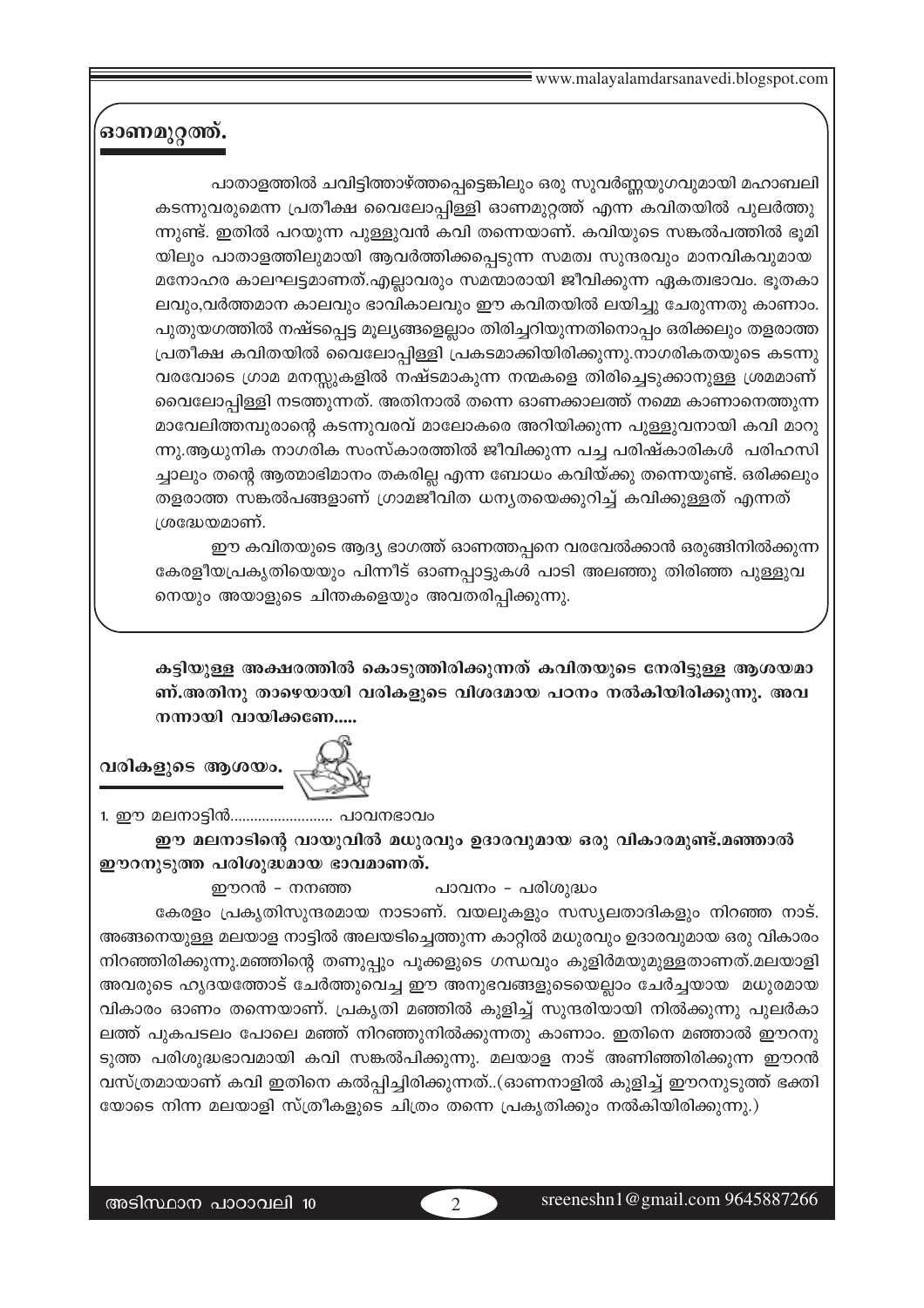2. മഴകൊണ്ടാലും................മേടുകൾതോറും(*തുമ്പച്ചെടിയുടെ വർണ്ണന*)

# മഴകൊണ്ടാലും പാവം തുമ്പകൾ പൂക്കുടയിൽ പൂക്കൾ നിറച്ച് തണുത്തുവിറച്ച് മേടു കൾതോറും നിൽക്കുന്നു.

മലർ - പൂവ്

ചിങ്ങത്തിൽ ചിനുങ്ങിപ്പെയ്യുന്ന മഴയത്ത് തണുത്ത് വിറച്ച് പറമ്പിലെല്ലാം പൂവിട്ടു നിൽക്കുന്ന തുമ്പച്ചെടിയെ പൂവൊരുക്കി പൂക്കുടയിൽ പുനിറച്ച് മാവേലി മന്നനെ വരവേൽക്കാൻ കാത്തു നിൽക്കുന്ന മനുഷ്യരുടെ ചിത്രത്തിന് സമാനമായി അവതരിപ്പിച്ചിരിക്കുന്നു.( പൂക്കുട നിറച്ച് ഒരുങ്ങിനിൽക്കുന്ന മനുഷ്യന്റെ ചിത്രത്തിലേക്കാണ് പ്രകൃതിയെയും കവി കൊണ്ടു പോകു ന്നത്. ഈ വർണനയിൽ പ്രകൃതിയും മനുഷ്യനും തമ്മിലുള്ള അതിരുകൾ ഇല്ലാതാവുന്നു.)

3.തിരികൾ തെറുത്തു............നറുമുക്കുറ്റികൾ(*മുക്കുറ്റിയുടെ വർണ്ണന*)

തിരികൾ തെറുത്ത് കൊളുത്താൻ പറ്റിയ മുഹൂർത്തം നോക്കി കുഴഞ്ഞ് മടങ്ങിയ കൈവിരലോടെ ദീപക്കുറ്റികൾ നാട്ടി ഇരിക്കുകയാണ് മുക്കുറ്റികൾ

ലസിക്കുക – ശോഭിക്കുക

മുക്കുറ്റികളുടെ രൂപം രസകരമായ അനുഭവമാണ് ഉണ്ടാക്കുന്നത്. മുക്കുറ്റികൾ വഴികൾ നിറയെ ദീപക്കുറ്റികൾ കത്തിച്ച് കാത്തിരിക്കുന്ന മനുഷ്യരെപ്പോലെയാണെന്ന് കവി സങ്കല്പി ക്കുന്നു. മവേലിമന്നൻ എപ്പോഴാണ് വരുന്നതെന്നറിയാതെ മഴകൊണ്ട് തളർന്ന കൈവിരലുകളു മായി മുക്കുറ്റിച്ചെടികൾ കത്തിക്കാനുള്ള തിരികൾ തെറുത്ത് വെച്ച് മാവേലിമന്നനെ വരവേൽക്കാൻ വഴികളിൽ ദീപക്കുറ്റികൾ നാട്ടി കത്തിക്കാനുള്ള മുഹൂർത്തവും നോക്കിയിരിക്കുകയാണ്. ഉത്സ വകാലങ്ങളിൽ ക്ഷേത്രത്തിലെ എഴുന്നള്ളത്ത് നടക്കുമ്പോൾ എഴുന്നള്ളത്ത് കടന്നു പോകുന്ന വഴികളിലെല്ലാം വിളക്കുകൾ കത്തിച്ച് ദേവനെ വരവേൽക്കുന്ന കാഴ്ച ഏവർക്കും സുപരിചിത മാണ്. അത്തരത്തിൽ ഇവിടെ പ്രകൃതിയിലെ അംഗമായ മുക്കുറ്റികളും ദീപക്കുറ്റികൾ നാട്ടി മാവേ ലി മന്നൻ വരുവാനായി കാത്തു നിൽക്കുകയാണെന്നാണ് കവി ഭാവന.

4. ഏതുമുറങ്ങാതെമ്പാടും.................നെയ്യാമ്പലുകൾ.(ആമ്പലുകളുടെ വർണ്ണന)

# ഒന്നു പോലും ഉറങ്ങാതെ വയലേലകൾതോറും പൊൽക്കിഴികത്തുന്ന വെള്ളിത്താല വുമെടുത്ത് നിരനിരയായി നെയ്യാമ്പലുകൾ ശോഭിക്കുന്നു.

വയലുകളിൽ നിറയെ ആമ്പലുകൾ വിരിഞ്ഞുനിൽക്കുന്ന കാഴ്ച ഏറെ ഭംഗിയുള്ളതാ ണ്. വെള്ളത്തിനുമുകളിൽ പൊങ്ങിനിൽക്കുന്ന ഇലകൾക്കിടയിൽ ആമ്പൽപൂവുകൾ വിരിഞ്ഞു നിൽക്കുന്നു.രാത്രി സമയത്ത് ചന്ദ്രന്റെ പ്രകാശമേറ്റാണ് ആമ്പലുകൾ വിരിയുന്നത്. വെളുത്തപൂ വിന് നടുവിൽ മഞ്ഞനിറം കാണാം. ഈ ചിത്രത്തെ മനോഹരമായ ഒരു അനുഭവമായി കവി നമുക്ക് പകർന്നു നൽകുന്നു. നടുവിൽ സ്വർണ്ണനിറത്തിൽ കത്തുന്ന കിഴികൾ വെച്ചിട്ടുള്ള വെള്ളി ത്താലവുമെടുത്ത് അതിഥിയെ സ്വീകരിക്കാൻ കാത്തുനിൽക്കുന്നവരെ നാം കാണാറുണ്ട്. അതു പോലെയാണ് ആമ്പലുകൾ വിരിഞ്ഞുനിൽക്കുന്ന കാഴ്ചയുമെന്ന് കവിയ്ക്ക് തോന്നുന്നു. ആമ്പൽ പൂവിന് നടുവിലുള്ള മഞ്ഞനിറം വെള്ളിത്താലത്തിനു നടുവിൽ കത്തിച്ചുവെച്ച തിരിപോലെയു ണ്ട്. മാത്രമല്ല ഈ ഒരു കല്പനയിലൂടെ ആമ്പലുകളുടെ നിൽപ്പിനെ മനുഷ്യന്റെ പ്രവൃത്തികൾക്ക് സമാനമായി അവതരിപ്പിച്ചിരിക്കുന്നു.

5. കാലേ രാവു നിറന്ന……………യെഴുന്നള്ളുകയായോണത്തപ്പൻ.

വളരെ നേരത്തേ തന്നെ രാത്രിയിൽ നിറനിലാവാകുന്ന കമുകിൻപൂവരി തൂകിയ വഴി കളിലൂടെ ഓണത്തപ്പൻ എഴുന്നള്ളുന്നു.

തുമ – ഭംഗി

മനോഹരമായ ഭാവന ഇവിടെയും കാണാം. നിലാവ് നിറഞ്ഞ രാത്രിയിൽ കമുകിൻപുവരി പോലെ വെളുത്ത നിലാവ് വീണു കിടക്കുന്ന വഴികളിലൂടെയാണ് കാലത്ത് ഓണത്തപ്പൻ എഴു ന്നള്ളുന്നത്.വിശിഷ്ടാതിഥികൾ വരുന്ന വഴിയിൽ പൂക്കളാൽ പരവതാനി ഒരുക്കി അവരെ സ്വീക

sreeneshn $1@$ gmail.com 9645887266

 $\mathcal{R}$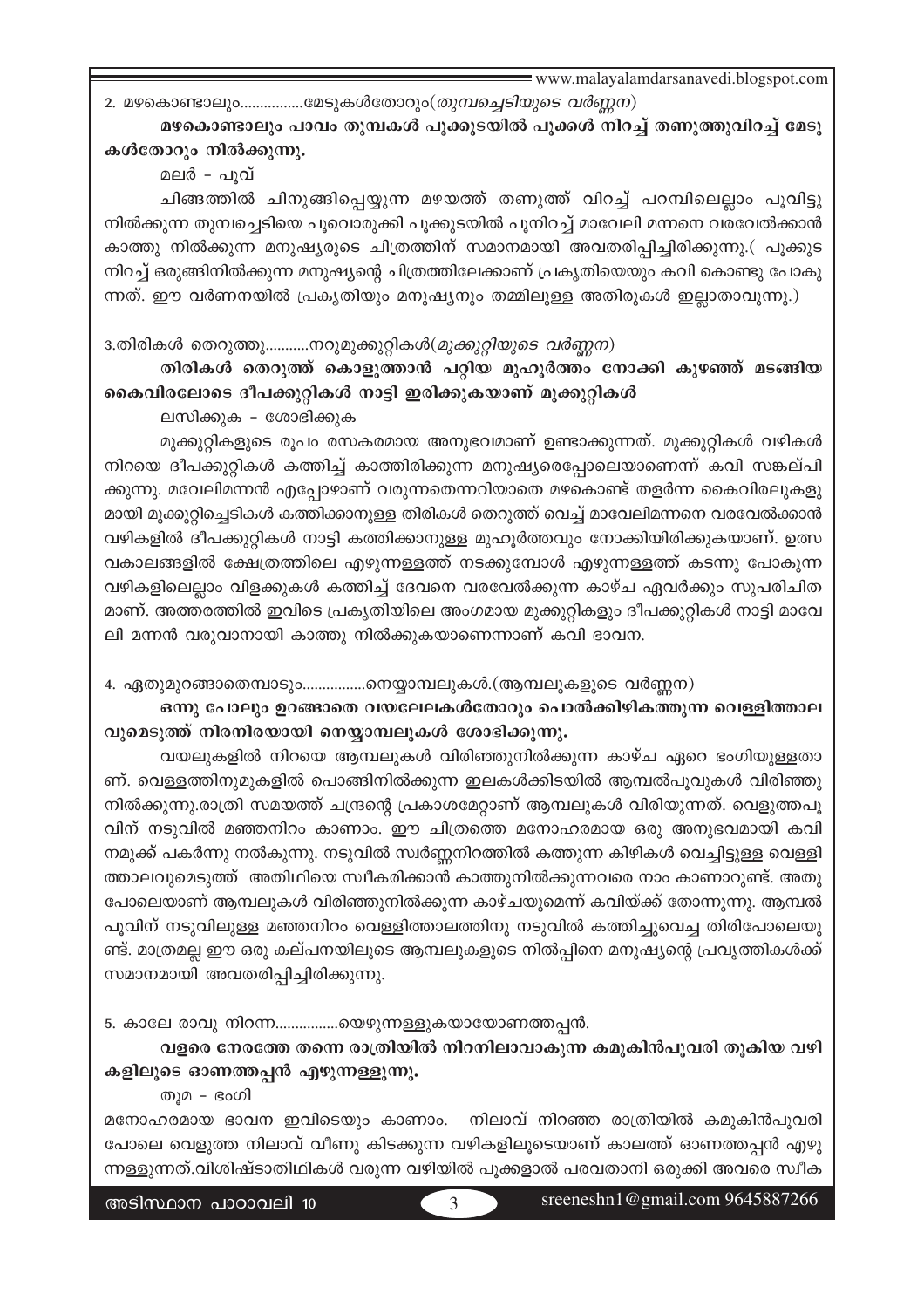രിക്കുന്നത് നാം കണ്ടിട്ടുണ്ട്. ഇവിടെ വിശിഷ്ടാതിഥി ഓണത്തപ്പനാണ് . നിലാവാകുന്ന കവു ങ്ങിൻ പുവരി തുകിയ വഴികളിലൂടെ തന്നെ കാത്തിരിക്കുന്നവർക്കു മുന്നിലേക്ക് ഓണത്തപൻ എഴുന്നളളിയെത്തുന്നു.

6. ആർപ്പുവിളിക്കുവിനുണ്ണികളേ........നമുക്കിനിയാരിതുപോലെ.

ഉണ്ണികളേ,അലകടലേ ആർപ്പുവിളിക്കുക. കൊച്ചരുവികളേ,ചെറുകന്യകമാരേ നിങ്ങൾ കുരവയിടുക.ഇതുപോലെ നല്ലൊരതിഥി നമുക്ക് വേറെയാരാണുള്ളത്.

ഓണത്തപ്പനെപ്പോലെ നല്ലൊരു അതിഥിനമുക്ക് വേറെയില്ല. അതുകൊണ്ട് പ്രകൃതിയോടും മനുഷ്യനോടും ഓണത്തപ്പനെ വരവേൽക്കാൻ കവി ആവശ്യപ്പെടുന്നു. ഉണ്ണികളോടും അലയടി ച്ചുയരുന്ന കടലിനോടും ആർപ്പുവിളിയോടെ ഓണത്തപ്പനെ വരവേൽക്കണമെന്ന് കവി ആവശ്യ പ്പെടുന്നു. കടലിൽ തിരമാലകൾ ആർത്തലയ്ക്കുന്ന ശബ്ദം ഓണത്തപ്പനെ വരവേൽക്കാനുള്ള ആർപ്പുവിളിയാണെന്നാണ് കവിക്ക് തോന്നുന്നത്. ചെറുകന്യകളോടും അരുവികളോടും കുരവ യിട്ട് മാവേലി തമ്പുരാനെ വരവേൽക്കണം എന്നും കവി പറയുന്നു. അരുവികളുടെ കളകള ശബ്ദം കുരവയിടലായിട്ടാവാം കവി സങ്കൽപിക്കുന്നത്. ഇവിടെ പ്രകൃതിയും മനുഷ്യരും ഒത്തുചേർന്ന് ഓണത്തപ്പനെ വരവേൽക്കാനൊരുങ്ങുന്ന ചിത്രം ഏറെ ഹൃദ്യമാണ്.

7. നീളും മലയുടെ ചങ്ങലവട്ടയിൽ………………………….മലർക്കളമെഴുതിക്കാത്തോരരചനെ !

നീണ്ടു കിടക്കുന്നമലയാകുന്ന ചങ്ങലവട്ടയുടെ തിരിനാളം(തിരിനാളം ഉദിച്ചുയരുന്ന സൂര്യനാണ്) ഇളംചുവപ്പ് നിറമുള്ള വിരലാൽ നീട്ടിയും ഓമൽ കവിളു തുടുത്തും ഓണക്കോ ടിയുടുത്തൊരുങ്ങി അൽപം നാണത്തോടെ പരുങ്ങി വരുന്ന പ്രഭാതമേ ഞങ്ങളുടെ കൊച്ചു കിനാവുകൾ തേടിയലഞ്ഞ, മലർക്കളമെഴുതി ഞങ്ങൾ കാത്തിരിക്കുന്ന ആ അരചനെ പനി നീരാൽ കാലുകൾ കഴുകിച്ച് മലയാളത്തറവാട്ടിന്റെ മുറ്റത്ത് മണിപീഠത്തിലിരുത്തുക.

| ചങ്ങലവട്ട - ചങ്ങല വിളക്ക് |                  | പാടലം - ഇളം ചുവപ്പ് |
|---------------------------|------------------|---------------------|
|                           | ഉഷസ്സ് - പ്രഭാതം | മന്നൻ - രാജാവ്      |
|                           | അരചൻ - രാജാവ്    |                     |

കിഴക്ക് ദിക്കിൽ നീണ്ടു കിടക്കുന്ന മലനിരകളെ ചങ്ങലവിളക്കായി സങ്കല്പിച്ചിരിക്കുന്നു. പ്രഭാതത്തിൽ ഉദിച്ചുയരുന്ന ചുവന്ന സൂര്യനാണ് വിളക്കിന്റെ തിരിനാളം.നാം വിളക്ക് കത്തിക്കു മ്പോൾ തിരി അല്പം നീട്ടി വയ്ക്കാറുണ്ട്. അതുപോലെ പുലരിയാകുന്ന പെൺകൊടി തന്റെ ചുവന്ന വിരലാൽ സൂര്യനാകുന്ന തിരിനാളം നീട്ടിയും കവിൾ ചുവന്ന് തുടുത്ത് നാണത്താൽ പരുങ്ങിയും ഓണക്കോടിയുടുത്ത് വരുമ്പോൾ അവളോട് പൂവുകൾ ശേഖരിച്ച് പൂക്കളമിട്ട് സ്വപ്നം തങ്ങൾ കാത്തിരുന്ന മാവേലി മന്നനെ കാൽകഴുകിച്ച് മലയാളത്തറവാട്ടിന്റെ മുറ്റത്തെ കണ്ട് മണിപീഠത്തിലിരുത്താൻ കവി ആവശ്യപ്പെടുന്നു. ഇവിടെ തിരി നീട്ടൽ വളരെ പതുക്കെയുള്ള ഉദയസൂര്യന്റെ വരവിനെയാണ് സൂചിപ്പിക്കുന്നത്. ഉദയ സൂര്യന് ചുവപ്പ് നിറമാണ്. സൂര്യൻ ഉദിച്ചു വരുമ്പോൾ ആ നിറം അന്തരീക്ഷത്തിലും കിഴക്കൻ ആകാശത്തിലും നിറയെ വ്യാപിച്ചിരിക്കും. ഇതാണ് കവിൾ തുടുത്ത് നിൽക്കുന്ന പ്രഭാതം എന്ന ഭാവനയിലേക്ക് കവിയെ എത്തിച്ചത്.വളരെ സാവധാനമാണ് പ്രഭാതം കടന്നുവരുക. പ്രഭാതത്തിന്റെ മെല്ലെയുള്ള വരവിനെ നാണത്താൽ പരു ങ്ങിയുള്ള വരവായി ചിത്രീകരിച്ചതും മനോഹരമായിരിക്കുന്നു.

8. പഴയൊരുപുള്ളുവനാണല്ലോ...........................നെല്ലുകിടച്ചാലായി.

ഞാൻ പഴയൊരു പുള്ളുവനാണ്. പായും കുടയും നെയ്യുന്നതിനോടൊപ്പം പലതരം കൈവേലകളും ചെയ്യും.പുഞ്ച കൊയ്യുന്ന കാലത്ത് കറ്റ മെതിച്ച് കിതയ്ക്കുന്ന ഗ്രമപ്പെ ൺകൊടിമാരുടെ കരളുകൾ തുള്ളിക്കാനും കാലുകൾ നൃത്തം ചെയ്യാനും പാകത്തിലുള്ള മനോഹരമായ നാടൻപാട്ടുകൾ പാടിക്കൊണ്ട് ഞാനും എന്റെ കയ്യിലെ വീണപ്പെണ്ണും അവരുടെ അടുത്തിരിക്കുന്നു.ഒന്നു ചവയ്ക്കാൻ വെറ്റിലയോ കൊറിക്കാൻ അല്പം നെല്ലോ കിട്ടിയാലാ  $\infty$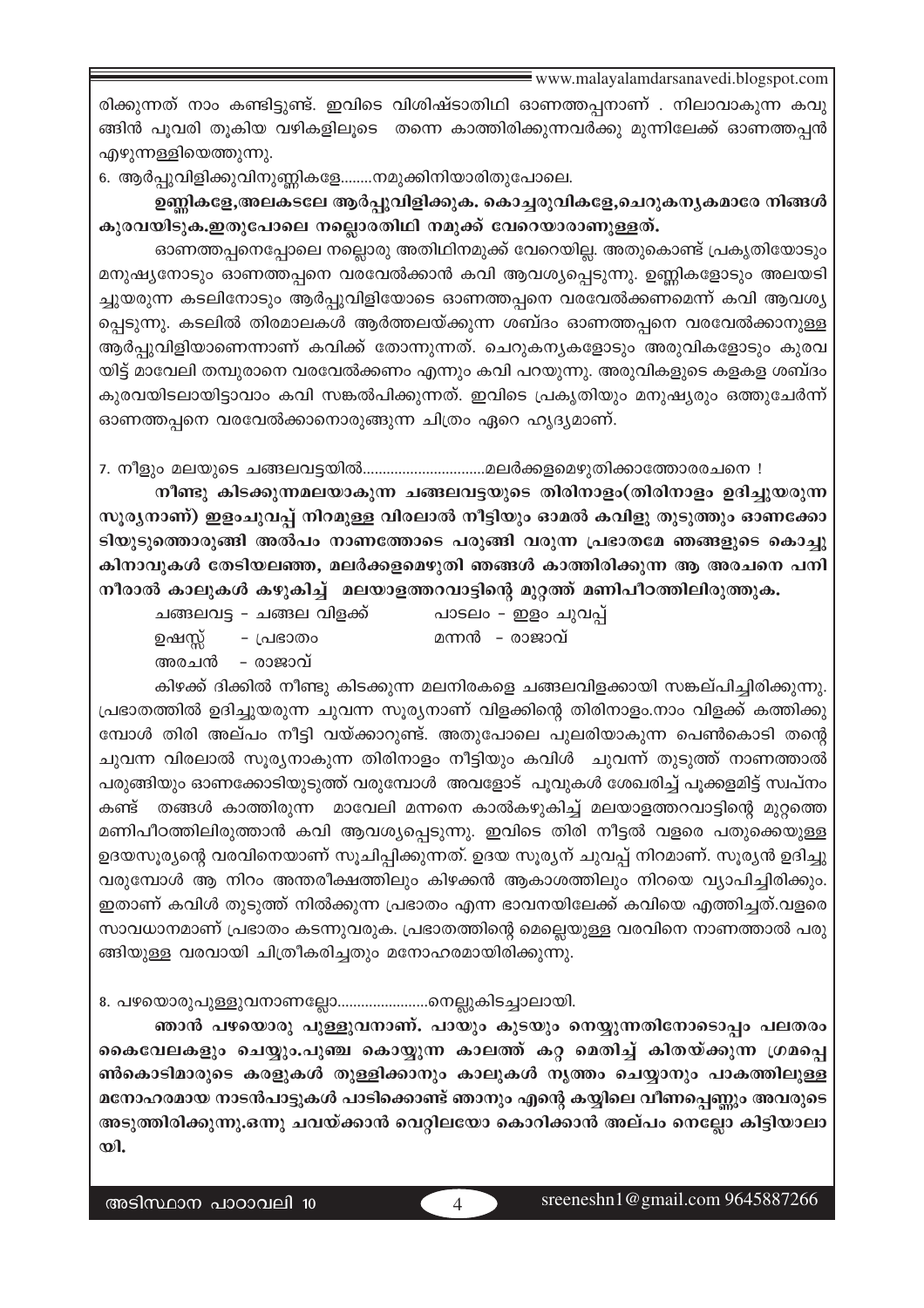കലവികൾ - കളികൾ കിടയ്ക്കുക - കിട്ടുക ഈ വരികളിൽ കവിത മറ്റൊരു തരത്തിലേക്ക് വഴിമാറുന്നു. ആദ്യ ഭാഗത്ത് മാവേലിമ ന്നനെ വരവേൽക്കാൻ ഒരുങ്ങി നിൽക്കുന്ന പ്രകൃതിയും അതുമായി ബന്ധപ്പെട്ട മറ്റു കാര്യങ്ങളും വൃക്തമാക്കുന്നു. ഈ ഭാഗത്ത് കവി താൻ ഒരു പുള്ളുവനാണെന്ന് പറഞ്ഞുകൊണ്ട് തന്നെക്കു റിച്ച് വിശദീകരിക്കുകയാണ്. വിവിധ കരവേലകൾ ചെയ്യുന്നതോടൊപ്പം പായും കുടയും നെയ്ത് സ്വയം അധ്വാനത്തിന്റെ ഭാഗമാവുന്നവനാണ് പുള്ളുവൻ. പുഞ്ചകൾ കൊയ്യുന്ന കാലത്ത് കറ്റമെ തിച്ച് കിതയ്ക്കുന്ന പെൺകൊടിമാർക്ക് ജോലിയുടെ അധ്വാനഭാരം കുറച്ച് ക്ഷീണം മറികടക്കാനും അവരുടെ ദുഃഖങ്ങൾ മറികടന്ന് മനസ്സ് തുളുമ്പാനും കാലുകളെ ചടുലമായ രീതിയിൽ നൃത്തം ചെയ്യിക്കാനും പാകത്തിലുള്ള മനോഹരമായ നാടൻ പാട്ടുകൾ പാടി അവനും കയ്യിലെ വീണയും അവർക്കൊപ്പം നിൽക്കുന്നു.പ്രത്യേകിച്ച് ഒരു പ്രതിഫലവും പ്രതീക്ഷിച്ചല്ല ഇങ്ങനെ ചെയ്യുന്നത്. ചിലപ്പോൾ മുറുക്കാൻ വെറ്റിലയോ കൊറിക്കാൻ നെല്ലോ ലഭിച്ചേക്കാം എന്ന് കവി പറയുന്നു.

ഒരു തരത്തിലുമുള്ള ദോഷങ്ങളുമേൽക്കാതെ തങ്ങളെ സംരക്ഷിക്കുന്നവയാണ് പുള്ളുവ പ്പാട്ടുകൾ എന്ന് പഴമക്കാർ വിശ്വസിച്ചിരുന്നു.ഒരു കാലത്തിന്റെ സംസ്കാരം നാം തിരിച്ചറിയു ന്നത് ഇത്തരം പാട്ടുകളിലൂടെയാണ്. അധ്വാനിക്കുന്ന കർഷകർക്കൊപ്പം അവരുടെ ജീവിതദുരി തങ്ങൾ പാടാനും അവർക്കു വേണ്ടി ശബ്ദിക്കാനും ചുമതലപ്പെട്ട പുള്ളുവനായിരുന്നു വൈലോ പ്പിള്ളി എന്ന് നമുക്ക് പറയാം.

#### 9. ഓണക്കാലത്തുണരും........വീണപ്പെണ്ണും.

ഞാൻ(പുള്ളുവൻ) ഓണക്കാലത്തുണരും.ഓണപ്പാട്ടുകളാണ് എന്റെ പാട്ടുകൾ.കരഞ്ഞു ചിരിച്ചു കുടഞ്ഞുകൊണ്ട് പൊന്നിൻ ചിങ്ങം പിറക്കുന്നു. ഓണത്തിന്റെ മധുരക്കറി മനോഹര മായ വായിൽത്തേച്ച്, അത് നൊട്ടിനുണഞ്ഞ് കളിക്കുന്ന കളികൾ കണ്ടുകൊണ്ട് ഓണത്ത പ്പൻ പനയോലക്കുടയും ചൂടി പുത്തറമേൽ ഇരിക്കുമ്പോൾ ഞാൻ മലയാളത്തറവാട്ടിന്റെ മുറ്റത്തെ വെൺമണലിൽ ഇരിക്കുന്നു. എന്റെ കയ്യിൽ കൊഞ്ചലോടെ പ്രിയമകളായ വീണ പ്പെണ്ണ് ചാഞ്ഞുകിടക്കുന്നു.

പുള്ളുവൻമാർ ഓണക്കാലത്ത് നേരത്തെ ഉണരും. വിവിധ പാട്ടുകൾപാടി സഞ്ചരിച്ചുകൊ ണ്ടേയിരിക്കും. ഓണക്കാലത്ത് ഓണവുമായി ബന്ധപ്പെട്ട പാട്ടുകളാണ് പുള്ളുവർ പാടുന്നത്.വൈ ലോപ്പിള്ളിയെ വായനക്കാർ ഓണപ്പാട്ടുകാരനായി വിശേഷിപ്പിക്കാറുണ്ട്. ഇവിടെ പുള്ളുവൻ എന്നത് വൈലോപ്പിള്ളി തന്നെയാണ്.ഓണത്തെക്കുറിച്ച് പാടി പുകഴ്ത്തുന്ന പുള്ളുവനാണ് താൻ എന്നു തന്നെയാണ് കവി ഇവിടെ പറയുന്നത്. കള്ളവും ചതിയുമില്ലാത്ത ആ നല്ല നാളുകൾ തിരിച്ചു കിട്ടാൻ വേണ്ടിയാണ് കവി പാടിക്കൊണ്ടിരിക്കുന്നത്.

ഒരുകുട്ടിയപ്പോലെ ചിരിച്ചും കരഞ്ഞും കുടഞ്ഞും കൊണ്ട് ചിങ്ങമാസം പിറക്കുന്നു. ചിങ്ങ മാസത്തിന്റെ അന്തരീക്ഷം നമുക്ക് ചിരപരിചിതമാണ്. ചാറ്റൽ മഴയും ഇളംവെയിലും മാറി മാറി വരും. ചിലപ്പോൾ കാറ്റും കൂട്ടിനെത്താറുണ്ട്. ഇതിനെയാണ് കരച്ചിലും ചിരിയും കുടയലുമായി കവി വർണ്ണിച്ചത്. വിവിധ തരത്തിലുള്ള കറികളും വിവിധ രുചികളുള്ള പായസവും ചേർന്ന ഓണസദ്യ ആസ്വദിച്ച് കഴിച്ച് സംതൃപ്തിയോടെ ഓണക്കാലത്തെ വിവിധ കളികളിൽ നാം ഏർപ്പെ ട്ടിരിക്കുമ്പോൾ നമ്മുടെ കളികൾ നോക്കി പുത്തറമേൽ പനയോലക്കുടയും ചൂടി നമ്മുടെ മാവേ ലിമന്നൻ ഇരിക്കുന്നുണ്ട്. ആ സമയത്ത് മാവേലി മന്നനെയും നോക്കി ആദരവോടെ പുള്ളുവൻ തന്റെ കയ്യിലെ കവിതയാകുന്ന വീണയുമായി മലയാളത്തറവാട്ടിന്റെ മുറ്റത്തെ വെൺമണലിൽ ഇരിക്കുന്നു.

10. പഴമയിലിഴയും...........മഹാബലിമന്നൻ.

പരിഷ്കാരത്തിന്റെ തിണ്ണയിലിരിക്കുന്നവർ എന്റെ പാട്ടിനെ പഴമയിലിഴയുന്ന പല്ലു കൊഴിഞ്ഞ പാട്ടാണെന്ന് പഴിച്ചേക്കാം.പാട്ടിഷ്ടപ്പെടാത്ത ഇവർ പഴവും അരിയും പപ്പടവും

 $\overline{5}$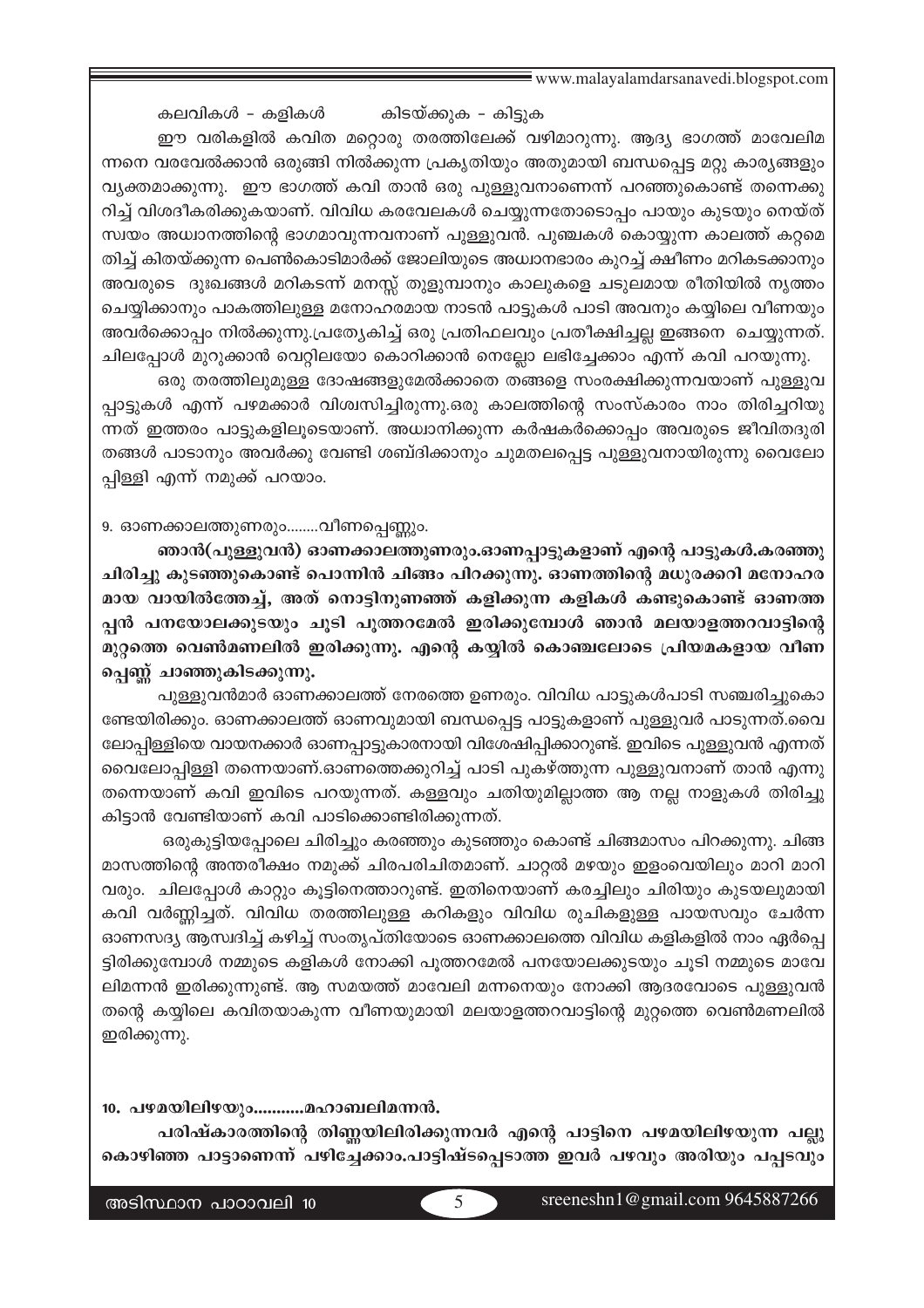തന്ന് ആവുന്നത്ര വേഗത്തിൽ തന്നെ പറഞ്ഞയച്ചേക്കാം.എന്നാൽ ഇവർ എന്റെ അഭിമാനം അറിയുന്നില്ല.എന്റെ മുന്നിൽ ഗോമേദകങ്ങൾമിന്നുന്ന സ്ഥർണ്ണസിംഹാസനത്തിൽ മുത്തുക്കു ടയും ചൂടി "മൂന്നു ലോകവും ഭരിച്ച മഹാബലി മന്നൻ ഇരിക്കുന്നു.

ഗോമേദകം - നവരത്നങ്ങളിലൊന്ന്

പരിഷ്കാരത്തിന്റെ തിണ്ണയിലിരിക്കുന്നവർ പുള്ളുവൻ പാട്ടിനെ പഴമയിലിഴയുന്ന പല്ലു കൊഴിഞ്ഞ പാട്ടാണെന്ന് പറഞ്ഞ് കുറ്റപ്പെടുത്തുന്നു.പുതിയ കാലത്തെ സിനിമാറ്റിക് നൃത്തങ്ങളും പാശ്ചാത്യ സംഗീതവും മാത്രം മികച്ചതായി കാണുന്ന ഇവർക്ക് നാടോടി സാഹിത്യങ്ങളിൽ വർണ്ണി ക്കപ്പെടുന്ന കാർഷിക സംസ്കൃതിയും നാട്ടറിവുകളും മാനവസംസ്കാരവുമൊന്നും ഉൾക്കൊ ള്ളാൻ കഴിയാത്തതുകൊണ്ടാണ് നാവേറും കണ്ണേറും കൊള്ളാതെ നമ്മെ കാത്തു പോരുന്ന പാട്ടിനെ പല്ലുകൊഴിഞ്ഞ പാട്ടായി കാണുന്നത്. പരിഷ്കാരത്തിന്റെ തിണ്ണയിലിരിക്കുന്നവർ എന്ന പ്രയോഗവും ശ്രദ്ധിക്കണം. മണ്ണിലേക്കിറങ്ങാതെ സമൂഹത്തിന്റെയോ കൂട്ടായ്മയുടെയോ ഭാഗമാ വാതെ സ്വന്തം കാര്യം മാത്രം പ്രധാനമായി കാണുന്നവരാണ് ഇവർ.ഓണം സമത്വത്തിന്റെ ആഘോ ഷമാണ്.എന്നാൽ ഇവർ മറ്റുള്ളവരെയൊന്നും പരിഗണിക്കാതെ ഓണത്തിന്റെ സമത്വ വീക്ഷണവും കൂട്ടായ്മയും ഉൾക്കൊള്ളാതെ ആഢ്യത്വം നടിച്ച് ഈ പാട്ടുകൾ ഇഷ്ടപ്പെടാതെ ആചാര പ്രകാരം അരിയും പഴവും പപ്പടവും തന്ന് എത്രയും പെട്ടെന്ന് ഒരു ശല്യത്തെ ഒഴിവാക്കുന്ന മട്ടിൽ പുള്ളു വരെ പറഞ്ഞയക്കാൻ നോക്കും.എന്തിന് ഓണത്തിന്റെ ഐതീഹ്യവും കളികളുമെല്ലാം ഇന്നത്തെ തലമുറയ്ക്ക് വെറുമൊരു കൗതുകമാണ്. ടെലിവിഷനിൽ നിറയുന്ന ആഘോഷങ്ങളിലേക്ക് ഓണ നാളുകൾ ചുരുങ്ങിപ്പോകുന്നു.പൂത്തട്ടിന് മുന്നിൽ വെൺമണലിലിരുന്ന് പാട്ടു പാടുന്ന പുള്ളുവന്റെ ആത്മാഭിമാനം എത്രത്തോളമാണെന്ന് പരിഷ്കാരികൾ അറിയുന്നില്ല.കാരണം പുള്ളുവന്റെ മുന്നിൽ അവന്റെ പാട്ടു കേട്ടുകൊണ്ട് ഗോമേദകങ്ങൾ മിന്നുന്ന സ്വർണ്ണ സിംഹാസനത്തിൽ മൂന്നുലോ കവും ഭരിച്ച മഹാബലി മന്നൻ ഇരിക്കുന്നുണ്ട്. ആര് കേട്ടില്ലെങ്കിലും പുള്ളുവന്റെ പാട്ട് വലുപ്പച്ചെ റുപ്പങ്ങളില്ലാതെ എല്ലാവരെയും ഒരുപോലെ കാണുന്ന മഹാബലിമന്നൻ കേൾക്കുന്നുണ്ട് എന്നത് പുള്ളുവന് അഭിമാനമാണ്.

കവിതയിൽ മനുഷ്യഭാവം നിഴലിക്കുന്ന ഭാഗങ്ങൾ.

1. തുമ്പച്ചെടിയെ പൂവൊരുക്കി പൂക്കുടയിൽ പുനിറച്ച് മാവേലി മന്നനെ വരവേൽക്കാൻ കാത്തു നിൽക്കുന്ന മനുഷ്യരുടെ ചിത്രത്തിന് സമാനമായി അവതരിപ്പിച്ചിരിക്കുന്നു

2.കത്തിക്കാനുള്ള തിരികൾ തെറുത്ത് വെച്ച് മാവേലിമന്നനെ വരവേൽക്കാൻ വഴികളിൽ ദീപക്കുറ്റികൾ നാട്ടി കത്തിക്കാനുള്ള മുഹൂർത്തവും നോക്കിയിരിക്കുന്ന മുക്കുറ്റിച്ചെടികളിൽ മനുഷ്യഭാവം കാണാം.

3. നടുവിൽ സ്വർണ്ണനിറത്തിൽ കത്തുന്ന കിഴികൾ വെച്ചിട്ടുള്ള വെള്ളിത്താലവുമെടുത്ത് അതിഥിയെ സ്വീകരിക്കാൻ കാത്തുനിൽക്കുന്നവരെപ്പോലെയാണ് കവിയുടെ കാഴ്ചയിൽ നെയ്യാമ്പലുകളുടെ നിൽപ്.

4. പുലരിയാകുന്ന പെൺകൊടി തന്റെ ചുവന്ന വിരലാൽ സൂര്യനാകുന്ന തിരിനാളം നീട്ടിയും കവിൾ ചുവന്ന് തുടുത്ത് നാണത്താൽ പരുങ്ങിയും ഓണക്കോടിയുടുത്ത് വരുന്നതായി പറയുന്നതിലും മനുഷ്യഭാവം തന്നെയാണ് കാണാനാവുന്നത്

6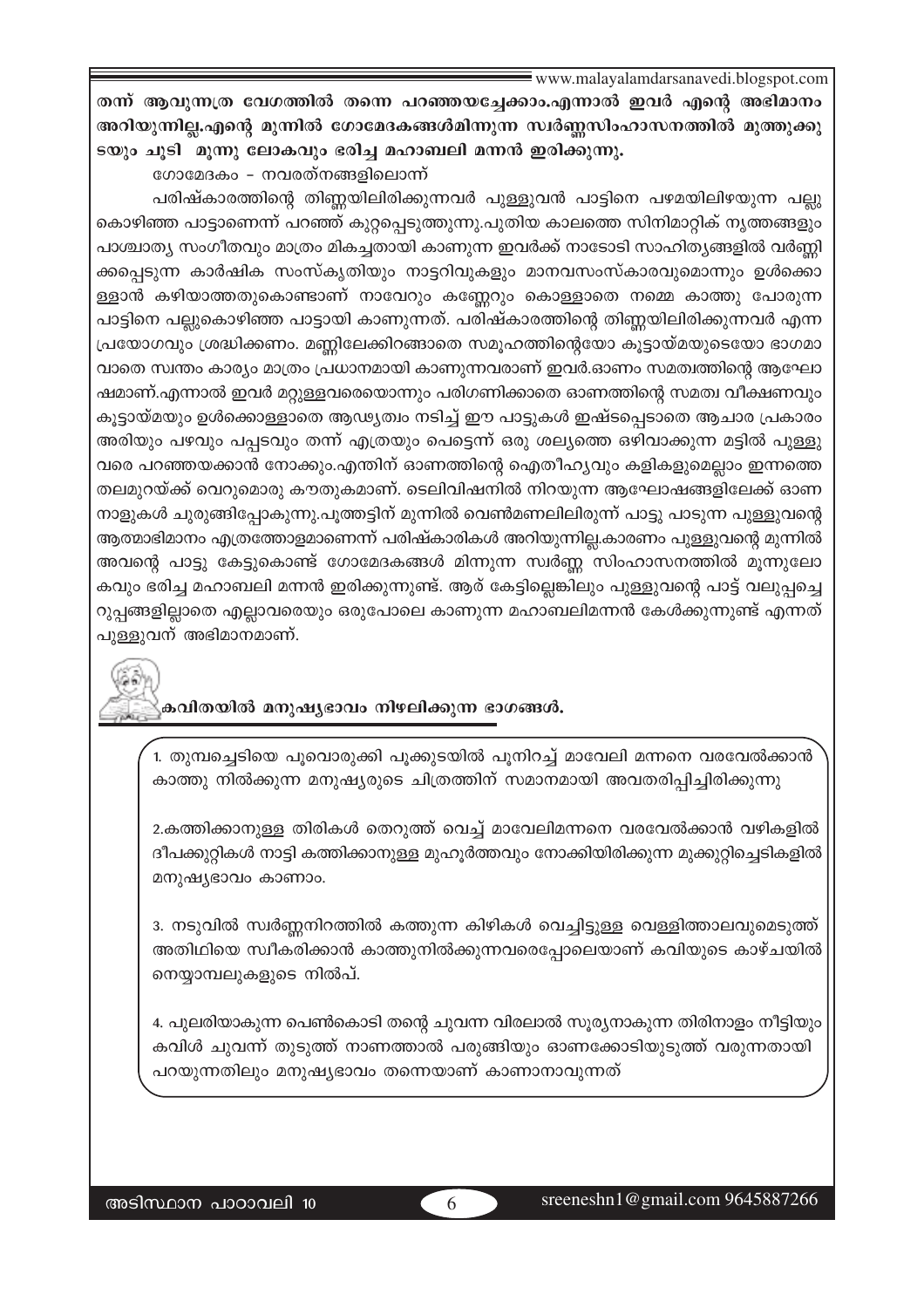

# ചോദൃശേഖരം

# 1 . പ്രകൃതി മഹാബലിയെ വരവേൽക്കാൻ ഒരുങ്ങിനിൽക്കുന്നത് എങ്ങനെ ? മഴയത്ത് തണുത്തു വിറച്ച് പറമ്പിലെല്ലാം പൂവിട്ടു നിൽക്കുന്ന തുമ്പച്ചെടി പൂവൊരുക്കി പൂക്കുടയിൽ പൂ നിറച്ചുകൊണ്ട് മഹാബലി മന്നന്റെ വരവ് പ്രതീക്ഷിച്ച് നിൽക്കുകയാണ്. മുക്കുറ്റി ച്ചെടികൾ തിരികൾ തെറുത്തു വെച്ച് മഹാബലി മന്നൻ കടന്നു വരുന്ന വഴിയിൽ ദീപക്കുറ്റികൾ നാട്ടി കത്തിക്കാനുള്ള മുഹൂർത്തവും നോക്കി കാത്തിരിക്കുന്നു. നടുവിൽ സ്വർണ്ണ നിറത്തിൽ കത്തുന്ന കിഴികൾ വെച്ച വെള്ളിത്താലമെടുത്തതുപോലെ ആമ്പലുകളും പ്രിയപ്പെട്ട അതിഥിയെ വരവേൽക്കാൻ ഒരുങ്ങിനിൽക്കുന്നു. മഹബലി മന്നൻ കടന്നു വരുന്ന വഴികളിൽ പൂവരി തൂകി ക്കൊണ്ട് കവുങ്ങുകളും ഈ പ്രവൃത്തിയിൽ പങ്കു ചേരുന്നു.

# 2. മുക്കുറ്റിയുടെ നിൽപ്പ് കവിയ്ക്ക് അനുഭവപ്പെട്ടതെങ്ങനെ ?

മുക്കുറ്റികളെ വഴികൾ നിറയെ ദീപക്കുറ്റികൾ കത്തിച്ച് കാത്തിരിക്കുന്ന മനുഷ്യരെപ്പോ ലെയാണ് കവി സങ്കല്പിക്കുന്നത്. മവേലിമന്നൻ എപ്പോഴാണ് വരുന്നതെന്നറിയാതെ മഴകൊണ്ട് തളർന്ന കൈവിരലുകളുമായി മുക്കുറ്റിച്ചെടികൾ തിരികൾ തെറുത്ത് വെച്ച് മാവേലിമന്നനെ വര വേൽക്കാൻ വഴികളിൽ ദീപക്കുറ്റികൾ നാട്ടി കത്തിക്കാനുള്ള മുഹൂർത്തവും നോക്കിയിരിക്കുക യാണ്. ഉത്സവകാലങ്ങളിൽ ക്ഷേത്രത്തിലെ എഴുന്നള്ളത്ത് നടക്കുമ്പോൾ എഴുന്നള്ളത്ത് കടന്നു പോകുന്ന വഴികളിലെല്ലാം വിളക്കുകൾ കത്തിച്ച് ദേവനെ വരവേൽക്കുന്ന കാഴ്ച ഏവർക്കും സുപരിചിതമാണ്. ഇവിടെ പ്രകൃതിയിലെ അംഗമായ മുക്കുറ്റികൾ അങ്ങനെ ദീപക്കുറ്റികൾ നാട്ടി മാവേലിമന്നൻ വരുവാനായി കാത്തു നിൽക്കുന്നുവെന്ന വർണ്ണനയ്ക്ക് ഏറെ കൗതുകമുണ്ട്.

### 3. നെയ്യാമ്പലുകളുടെ നിൽപ്പിനെ കവി വർണ്ണിക്കുന്നതെങ്ങനെ ?

വയലുകളിൽ നിറയെ ആമ്പലുകൾ വിരിഞ്ഞുനിൽക്കുന്ന കാഴ്ച ഭംഗിയുള്ളതാണ്. വെ ള്ളത്തിനുമുകളിൽ പൊങ്ങിനിൽക്കുന്ന ഇലകൾക്കിടയിൽ ആമ്പൽപുവുകൾ വിരിഞ്ഞുനിൽക്കു ന്നു.വെളുത്തപൂവിന് നടുവിൽ മഞ്ഞനിറം കാണാം. ഈ ചിത്രത്തെ മനോഹരമായ ഒരു അനുഭ വമായി കവി നമുക്ക് പകർന്നു നൽകുന്നു. നടുവിൽ സ്വർണ്ണനിറത്തിൽ കത്തുന്ന കിഴികൾ വെച്ചി ട്ടുള്ള വെള്ളിത്താലവുമെടുത്ത് അതിഥിയെ സ്വീകരിക്കാൻ കാത്തുനിൽക്കുന്നവരെ നാം കാണാറുണ്ട്. അതുപോലെയാണ് ആമ്പലുകൾ വിരിഞ്ഞുനിൽക്കുന്ന കാഴ്ചയുമെന്ന് കവിയ്ക്ക് തോന്നുന്നു. ആമ്പൽ പുവിന് നടുവിലുള്ള മഞ്ഞനിറം വെള്ളിത്താലത്തിനു നടുവിൽ കത്തിച്ചു വെച്ച തിരിപോലെയുണ്ട്. മാത്രമല്ല ഈ ഒരു കല്പനയിലൂടെ ആമ്പലുകളുടെ നിൽപ്പിനെ മനു ഷ്യന്റെ പ്രവൃത്തികൾക്ക് സമാനമായി അവതരിപ്പിച്ചിരിക്കുന്നു.

# 4. ഓണത്തപ്പൻ എഴുന്നെള്ളിയ വഴികൾ എങ്ങനെയുള്ളതായിരുന്നു ?

നിലാവ് നിറഞ്ഞ രാത്രിയിൽ കമുകിൻപൂവരി വിതറിയ വഴികളിലൂടെയാണ് ഓണത്തപ്പൻ മാമല നാട്ടിലേക്ക് എഴുന്നള്ളിയെത്തുന്നത്.വിശിഷ്ടാതിഥികൾ വരുന്ന വഴിയിൽ പൂക്കളാൽ പര വതാനി ഒരുക്കി അവരെ സ്വീകരിക്കുന്നത് നാം കണ്ടിട്ടുണ്ട്. ഇവിടെ വിശിഷ്ടാതിഥി ഓണത്തപ്പ നാണ് .

# 5. കുട്ടികളോടും ,അലകടലിനോടും കൊച്ചരുവികളോടും ചെറു കന്യകളോടും കവി ആവ ശൃപ്പെടുന്നതെന്ത് ?

ഓണത്തപ്പനെക്കാൾ മികച്ച അതിഥി മലയാളികൾക്ക് വേറെയില്ല. അതുകൊണ്ടു തന്നെ

 $\overline{7}$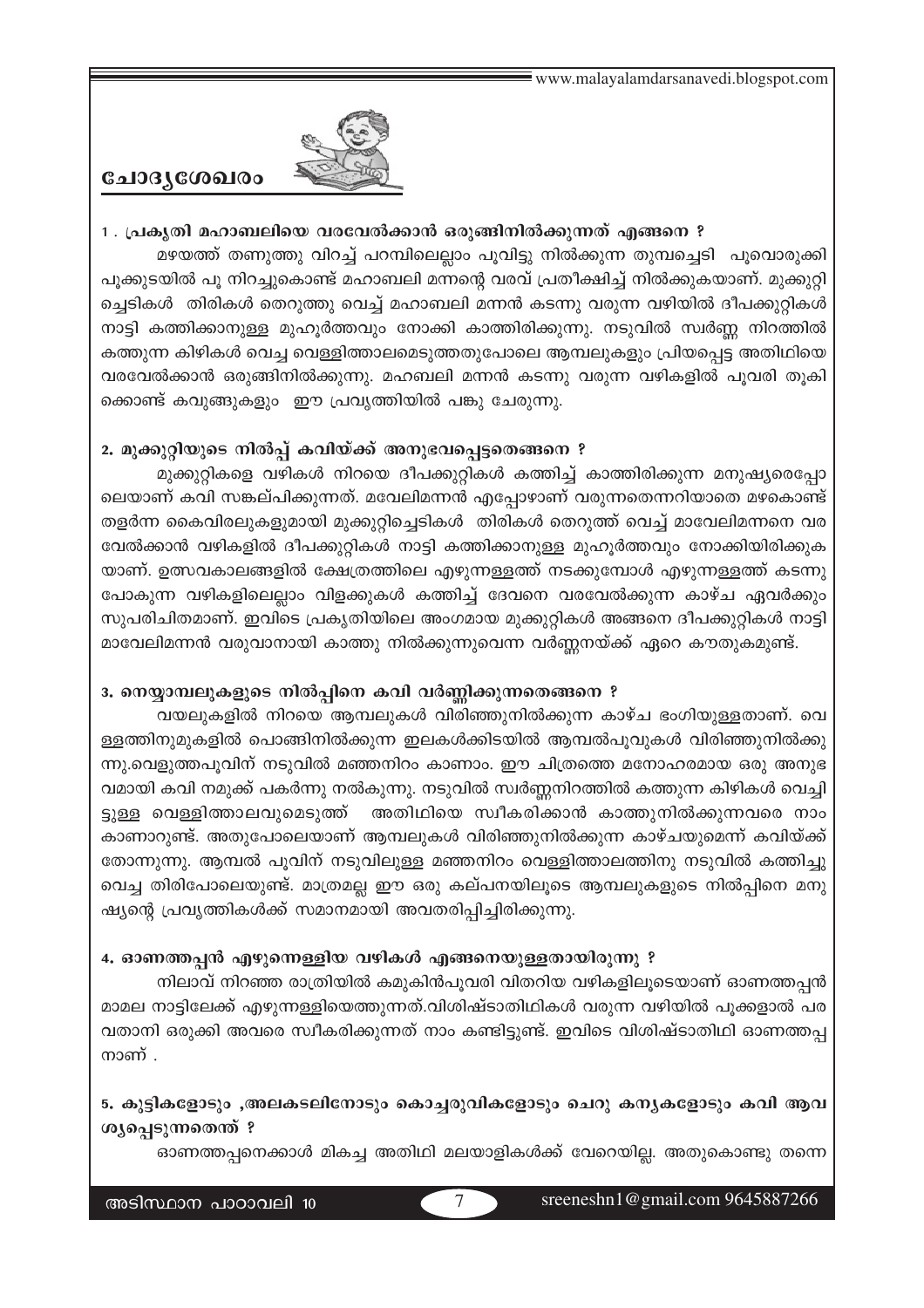കുരവയിട്ടും ആർപ്പു വിളിച്ചും ഓണത്തപ്പനെ വരവേൽക്കാൻ കുട്ടികളോടും അലയടിച്ചാർക്കുന്ന കടലിനോടും കവി ആവശ്യപ്പെടുന്നു.കവിയുടെ ഭാവനയിൽ കടൽത്തിരകളുടെ ഇരമ്പൽ ഓണ ത്തപ്പനെ വരവേൽക്കാനുള്ള ആർപ്പു വിളികളാവാം. അതേപോലെ അരുവികളുടെ കളകള ശബ്ദം കുരവയിടലുമാകാം.മനുഷ്യനെന്നോ പ്രകൃതിയെന്നോ ഭേദമില്ലാതെ എല്ലാവരും ഓണത്തപ്പനെ വരവേൽക്കുന്നുവെന്ന കവികൽപന ശ്രദ്ധേയമാണ്.

#### 6. നീളും മലയുടെ ചങ്ങലവട്ടയിൽ

#### മോണക്കോടിയുടുത്തൊരുഷസ്സേ – പ്രയോഗഭംഗി വൃക്തമാക്കുക.

കിഴക്ക് ദിക്കിൽ നീണ്ടു കിടക്കുന്ന മലനിരകളെ ചങ്ങലവിളക്കായി സങ്കല്പിച്ചിരി ക്കുന്നു.പ്രഭാതത്തിൽ ഉദിച്ചുയരുന്ന ചുവന്ന സൂര്യനാണ് വിളക്കിന്റെ തിരിനാളം.നാം വിളക്ക് കത്തി ക്കുമ്പോൾ തിരി അല്പം നീട്ടി വയ്ക്കാറുണ്ട്. അതുപോലെ പുലരിയാകുന്ന പെൺ കൊടി തന്റെ ചുവന്ന വിരലാൽ സൂര്യനാകുന്ന തിരിനാളം നീട്ടിയും കവിൾ ചുവന്ന് തുടുത്ത് നാണത്താൽ പരുങ്ങിയും ഓണക്കോടിയുടുത്തുവരുന്നുവെന്നാണ് കവിയുടെ വർണ്ണന. ഈ വർണ്ണനയ്ക്ക് തീർത്തും യോജിക്കുന്ന രീതിയിലാണ് പുലർകാലത്തിന്റെ ചിത്രം. അതിനെ വളരെയധികം ഭാവാ ത്മകമായി ചിത്രീകരിക്കാൻ കവിയ്ക്ക് കഴിഞ്ഞിട്ടുണ്ട്. മാത്രമല്ല ഉദയത്തിന്റെ കാഴ്ചയെ ഇത്തര ത്തിൽ മനുഷ്യന്റെ പ്രവൃത്തികളോടും ഭാവത്തോടും ചേർത്തുവെച്ച് വർണ്ണിച്ചത് കൗതുകമുണർത്തു  $mp<sub>k</sub>$ .

# 7. പുതു സമൂഹം ഓണപ്പാട്ടുകളെ കാണുന്നതെങ്ങനെ ? അല്ലെങ്കിൽ

# പരിഷ്കാരികൾ പുള്ളുവൻ പാട്ടിനെ വിമർശിക്കുന്നതെങ്ങനെ ? പുതു സമൂഹത്തിന്റെ ഓണ പ്പാട്ടുകളെക്കുറിച്ചുള്ള മനോഭാവം എങ്ങനെയുള്ളതാണെന്നാണ് കവിയുടെ അഭിപ്രായം.

പരിഷ്കാരത്തിന്റെ തിണ്ണയിലിരിക്കുന്നവർ പുള്ളുവൻ പാട്ടിനെ പഴമയിലിഴയുന്ന പല്ലു കൊഴിഞ്ഞ പാട്ടാണെന്ന് പറഞ്ഞ് കുറ്റപ്പെടുത്തുന്നു.പുതിയ കാലത്തെ സിനിമാറ്റിക് നൃത്തങ്ങളും പാശ്ചാത്യ സംഗീതവും മാത്രം മികച്ചതായി കാണുന്ന ഇവർക്ക് നാടോടി സാഹിത്യങ്ങളിൽ വർണ്ണി ക്കപ്പെടുന്ന കാർഷിക സംസ്കൃതിയും നാട്ടറിവുകളും മാനവസംസ്കാരവുമൊന്നും ഉൾക്കൊ ള്ളാൻ കഴിയാത്തതുകൊണ്ടാണ് നാവേറും കണ്ണേറും കൊള്ളാതെ നമ്മെ കാത്തു പോരുന്ന പാട്ടിനെ പല്ലുകൊഴിഞ്ഞ പാട്ടായി കാണുന്നത്.

### 8. പുള്ളുവർ എന്തെല്ലാം ചെയ്താണ് ജീവിതം മുന്നോട്ടു കൊണ്ടു പോയത് ?

വിവിധ കരവേലകൾ ചെയ്യുന്നതോടൊപ്പം പായും കുടയും നെയ്ത് സ്വയം അധ്വാനത്തിന്റെ ഭാഗമാവുന്നവനാണ് പുള്ളുവൻ. പുഞ്ചകൾ കൊയ്യുന്ന കാലത്ത് കറ്റമെതിച്ച് കിതയ്ക്കുന്ന പെൺ കൊടിമാർക്ക് ജോലിയുടെ അധ്വാന ഭാരം കുറച്ച് ക്ഷീണം മറികടക്കാനും അവരുടെ ദുഃഖങ്ങൾ മറികടന്ന് മനസ്സ് തുളുമ്പാനും കാലുകളെ ചടുലമായ രീതിയിൽ നൃത്തം ചെയ്യിക്കാനും പാക ത്തിലുള്ള മനോഹരമായ നാടൻ പാട്ടുകൾ പാടി അവനും കയ്യിലെ വീണയും അവർക്കൊപ്പം നിൽക്കുന്നു.പ്രത്യേകിച്ച് ഒരു പ്രതിഫലവും പ്രതീക്ഷിച്ചല്ല ഇങ്ങനെ ചെയ്യുന്നത്. ചിലപ്പോൾ മുറുക്കാൻ വെറ്റിലയോ കൊറിക്കാൻ നെല്ലോ ലഭിച്ചേക്കാം എന്ന് കവി പറയുന്നു.

### 9. ഓണക്കാലത്ത് ഉണരുന്ന പുള്ളുവന്റെ പാട്ടുകൾ എന്തിനെക്കുറിച്ചുള്ളതായിരുന്നു ?

പുള്ളുവൻമാർ ഓണക്കാലത്ത് നേരത്തെ ഉണരും. വിവിധ പാട്ടുകൾപാടി സഞ്ചരിച്ചുകൊ ണ്ടേയിരിക്കും. ഓണക്കാലത്ത് ഓണവുമായി ബന്ധപ്പെട്ട പാട്ടുകളാണ് പുള്ളുവർ പാടുന്നത്.

#### 10. പൂത്തറമേൽ പനയോലക്കുടയും ചൂടിയിരിക്കുമ്പോൾ മഹാഹലി മന്നൻ കണ്ടു രസിക്കുന്ന

 $\overline{R}$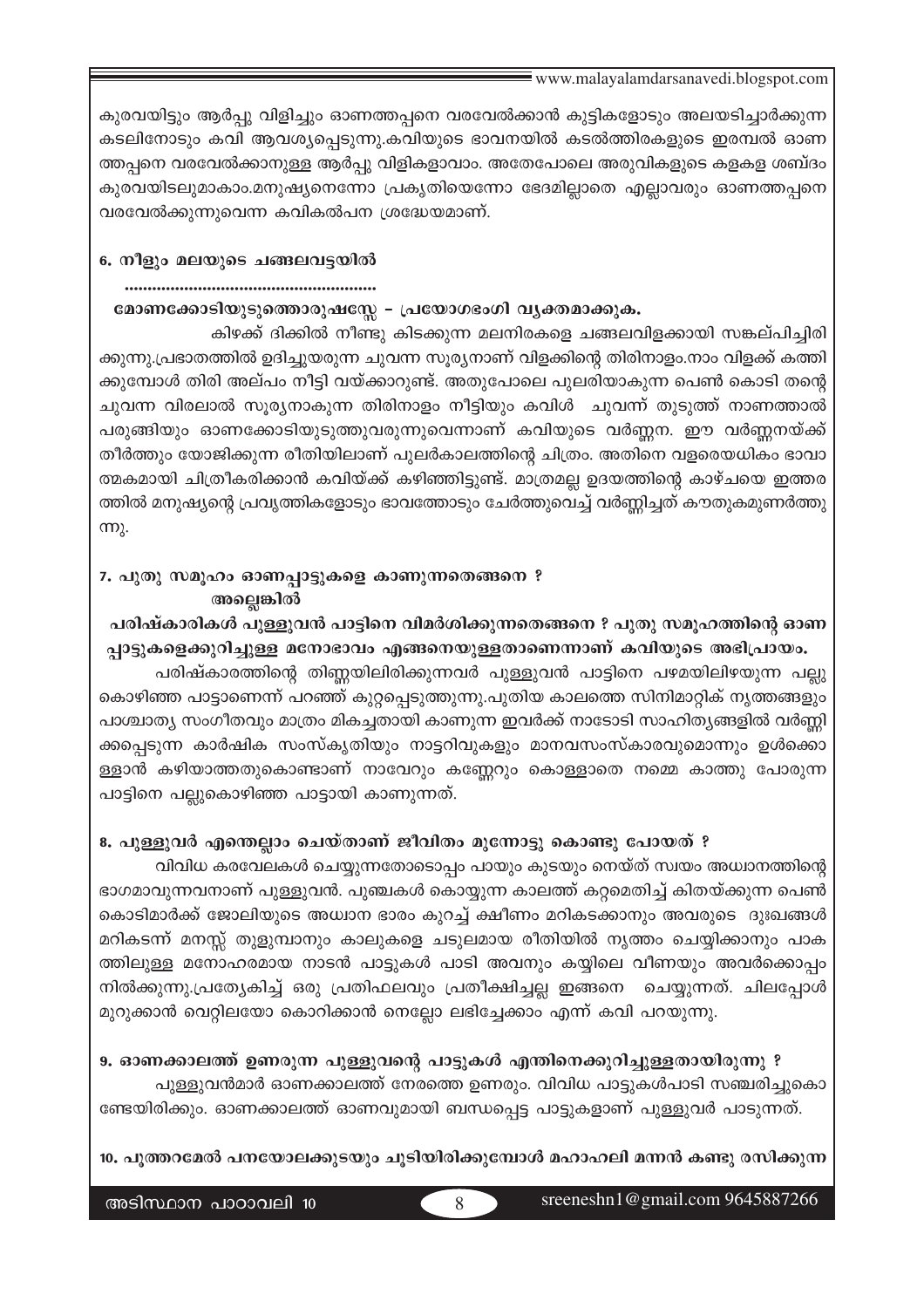#### കാഴ്ചകൾ എന്തെല്ലാമായിരിക്കാം ?

വിവിധ തരത്തിലുള്ള കറികളും വിവിധ രുചികളുള്ള പായസവും ചേർന്ന ഓണ സദ്യ ആസ്വദിച്ച് കഴിച്ച് സംതൃപ്തിയോടെ ഓണക്കാലത്തെ വിവിധ കളികളിൽ നാം ഏർപ്പെട്ടിരിക്കു മ്പോൾ നമ്മുടെ കളികൾ നോക്കി പൂത്തറമേൽ പനയോലക്കുടയും ചൂടി നമ്മുടെ മാവേലിമ ന്നൻ ഇരിക്കുന്നുണ്ട്. ആ സമയത്ത് മാവേലി മന്നനെയും നോക്കി ആദരവോടെ പുള്ളുവൻ തന്റെ കയിലെ കവിതയാകുന്ന വീണയുമായി മലയാളത്തറവാട്ടിന്റെ മുറ്റത്തെ വെൺമണലിൽ ഇരിക്കുന്നു.

#### 11. ഇവരറിയുന്നീലെന്നഭിമാനം– കവി അഭിമാനിക്കുവാനുള്ള കാരണമെന്ത് ?

ഓണത്തിന്റെ ഐതീഹ്യവും കളികളുമെല്ലാം ഇന്നത്തെ തലമുറയ്ക്ക് വെറുമൊരു കൗതു കമാണ്. ടെലിവിഷനിൽ നിറയുന്ന ആഘോഷങ്ങളിലേക്ക് ഓണനാളുകൾ ചുരുങ്ങിപ്പോകു ന്നു.പൂത്തട്ടിന് മുന്നിൽ വെൺമണലിലിരുന്ന് പാട്ടു പാടുന്ന പുള്ളുവന്റെ ആത്മാഭിമാനം എത്ര ത്തോളമാണെന്ന് പരിഷ്കാരികൾ അറിയുന്നില്ല.കാരണം പുള്ളുവന്റെ മുന്നിൽ അവന്റെ പാട്ടു കേട്ടുകൊണ്ട് ഗോമേദകങ്ങൾ മിന്നുന്ന സ്വർണ്ണ സിംഹാസനത്തിൽ മൂന്നുലോകവും ഭരിച്ച മഹാ ബലി മന്നൻ ഇരിക്കുന്നുണ്ട്. ആര് കേട്ടില്ലെങ്കിലും പുള്ളുവന്റെ പാട്ട് വലുപ്പച്ചെറുപ്പങ്ങളില്ലാതെ എല്ലാവരെയും ഒരുപോലെ കാണുന്ന മഹാബലിമന്നൻ കേൾക്കുന്നുണ്ട് എന്നത് പുള്ളുവന് അഭിമാനമാണ്.

#### 12. നാണത്തോടെ കടന്നു വരുന്ന പുലരിയോട് കവി ആവശ്യപ്പെടുന്നതെന്ത് ?

പുലരിയാകുന്ന പെൺ കൊടി തന്റെ ചുവന്ന വിരലാൽ സൂര്യനാകുന്ന തിരിനാളം നീട്ടിയും കവിൾ ചുവന്ന് തുടുത്ത് നാണത്താൽ പരുങ്ങിയും ഓണക്കോടിയുടുത്ത് വരുമ്പോൾ അവ ളോട് പുവുകൾ ശേഖരിച്ച് പുക്കളമിട്ട് സ്വപ്നം കണ്ട് തങ്ങൾ കാത്തിരുന്ന മാവേലി മന്നനെ കാൽകഴുകിച്ച് മലയാളത്തറവാട്ടിന്റെ മുറ്റത്തെ മണിപീഠത്തിലിരുത്താൻ കവി ആവശ്യപ്പെടു  $mp<sub>2</sub>$ .

# 13. പഴയൊരു പുള്ളുവനാണല്ലോ ഞാൻ – താൻ പുള്ളുവനാണെന്ന് കവി പറയുന്നതിന്റെ ഔചിത്യം വ്യക്തമാക്കുക.

നമ്മുടെ നാടിനെ എല്ലാവിധ ദോഷങ്ങളിൽ നിന്നും അകറ്റി നിർത്തിയ പാട്ടുകളായി ട്ടാണ് പുള്ളുവൻ പാട്ടിനെ ഒരു കാലത്ത് പരിഗണിച്ചു പോന്നിരുന്നത്.അത് പാടിയ പുള്ളുവനാ കട്ടെ ഒരു പ്രതിപലവും ആഗ്രഹിക്കാതെ നാടിന്റെ നന്മകളെ പാടി ഉണർത്തിക്കൊണ്ടിരുന്നു. ഇതു തന്നെയാണ് ഒരു കവിയുടെ ധർമം.ഇതു തന്നെയാണ് വൈലോപ്പിള്ളിയും ചെയ്യുന്നത്. നാടിന്റെ കാർഷിക പാരമ്പര്യത്തെയും സംസ്കൃതിയെയും ആരു തന്നെ വിസ്മരിച്ചാലും വൈലോപ്പിള്ളിക്ക് അതിനു കഴിയില്ല. പായും കുടയും നെയ്യുന്ന പുള്ളുവൻ അധ്വാനത്തിന്റെ മഹത്ത്വം തിരിച്ചറിഞ്ഞവനാണ്. അധ്വാനിക്കുന്ന ജനതയ്ക്കൊപ്പം നിന്ന് അവരുടെ പ്രശ്നങ്ങൾ ഏറ്റെടുത്ത് അവർക്കു വേണ്ടി പാടുന്ന കവിയാണ് താനെന്ന് വൈലോപ്പിള്ളി വൃക്തമാക്കുന്നു. നമ്മുടെ നാടിന്റെ സംസ്കാരത്തെയും പാരമ്പര്യത്തെയും സംരക്ഷിക്കുകയാണ് തന്റെ ധർമം എന്ന് കവി വിശ്വസിക്കുന്നു.

#### 14. ഞങ്ങടെ കൊച്ചു കിനാവുകൾ തേടിയലഞ്ഞു

# മലർക്കളെമെഴുതിക്കാത്തോരരചനെ-- മലയാളികൾ അവരുടെ കിനാവുകളിൽ നിറച്ചതെന്ത് ?

ഓണക്കാല പ്രകൃതിയും ഓണക്കാല അനുഭവങ്ങളും എന്നും നമ്മുടെ മനസ്സിൽ മായാതെ നിൽക്കുന്നു. മലയാളികൾ അവരുടെ സ്വപ്നങ്ങളിൽ പൂക്കളെമെഴുതി കാത്തിരുന്നത് മഹാബ ലിമന്നനെയാണ്.ഓണക്കാലത്തിന്റെ ഒരിക്കലും മായാത്ത ഓർമകളാണ് നമ്മൾ കിനാവുകളിൽ

9